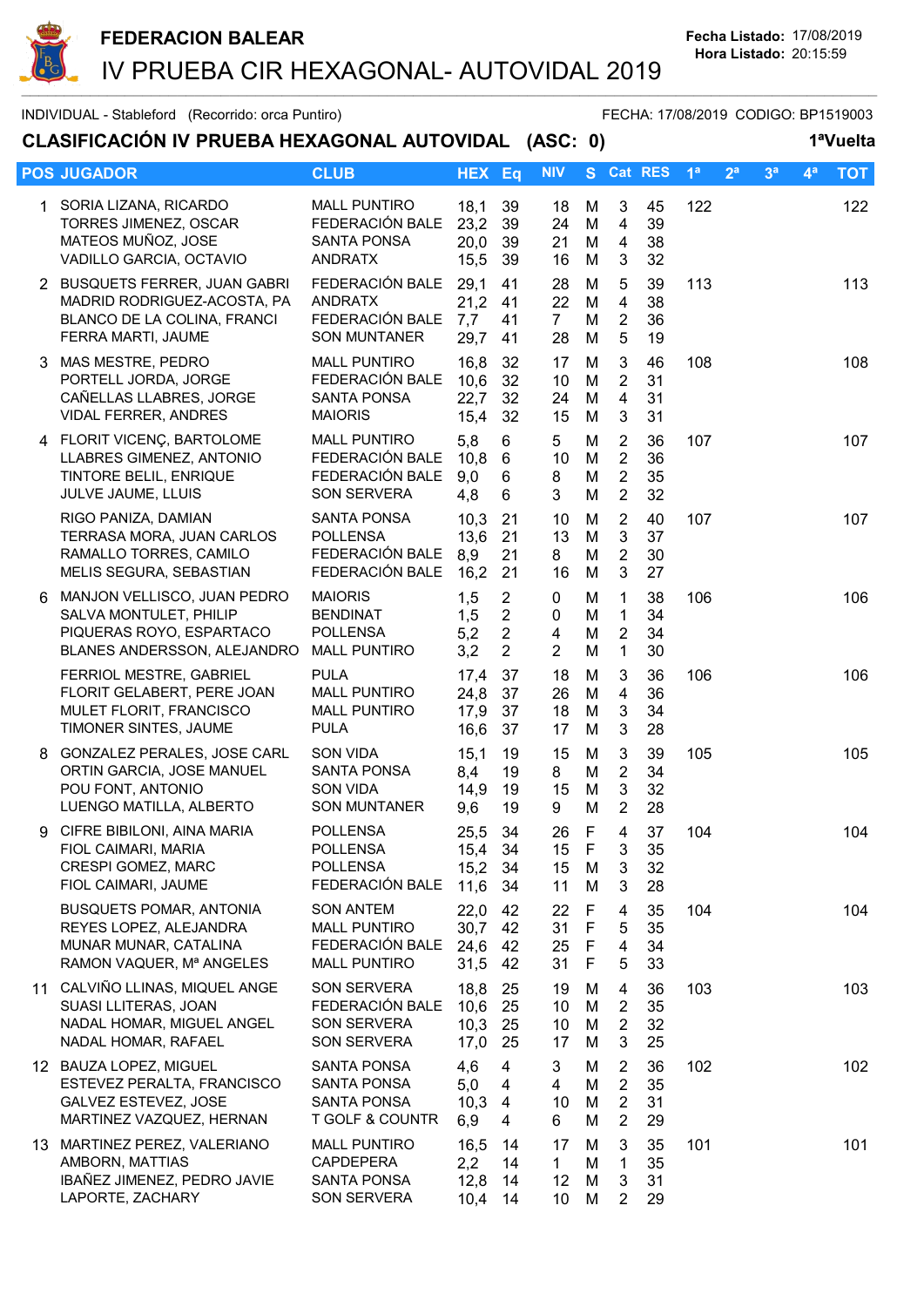

## INDIVIDUAL - Stableford (Recorrido: orca Puntiro) FECHA: 17/08/2019 CODIGO: BP1519003 CLASIFICACIÓN IV PRUEBA HEXAGONAL AUTOVIDAL (ASC: 0) 1ªVuelta POS JUGADOR CLUB CLUB HEX Eq NIV S Cat RES 1ª 2ª 3ª 4ª TOT GARCIA-RUIZ PUIGSERVER, ANT POLLENSA 5,6 16 4 M 2 37 101 101 FERRER AMENGUAL, JUAN MIGUE SON ANTEM 12,4 16 12 M 3 33<br>ROBLEDO PLANET, ERNESTO FEDERACIÓN BALE 17.7 16 18 M 3 31 ROBLEDO PLANET, ERNESTO FEDERACIÓN BALE 17.7 16 18 M MARQUES ROSES, BERNARDO FEDERACIÓN BALE 9.9 16 9 M 2 17 15 CAPELLA SOCIAS, MIQUEL FEDERACIÓN BALE 9,9 11 9 M 2 34 100 100 GOMEZ HERNANDO, JUAN CARLOS MAIORIS 7.9 11 7 M 2 33 MODROK, DANIELA FEDERACIÓN BALE 4,5 11 3 F 2 33 MODROK, HARALD FEDERACIÓN BALE 15,8 11 16 M 3 28 SBERT MUNTANER, ANTONIO M<sup>a</sup> SON QUINT  $9,9$  15 9 M 2 35 100 100<br>PRATS MULET, PEDRO SON QUINT 7,9 15 7 M 2 34 PRATS MULET, PEDRO SON QUINT 7.9 15 7 M 2 34 RAMIS MORELL, ANTONIO SON MUNTANER 17,8 15 18 M 3 31<br>OLEZA SERRA DE GAYETA, JAVI SON QUINT 9.8 15 9 M 2 29 OLEZA SERRA DE GAYETA, JAVI SON QUINT 9,8 15 9 M 2 29 ROEGIES, STEFAN POLLENSA 17,5 22 18 M 3 39 100 100 VEGA DE SEOANE LUCA DE TENA FEDERACIÓN BALE 15,6 22 16 M 3 33 MIR GUASP, ARNAU POLLENSA 12,2 22 12 M 3 28 ARECHABALA VIÑAMATA, LUIS ALCANADA 5,6 22 4 M 2 28 18 ALCIBIADE, MASSIMILIANO SON SERVERA 8,0 23 7 M 2 37 99 99 TORRENTS SANDBERG, OLIVER FEDERACIÓN BALE 19,8 23 20 M 4 36 PRIETO GONZALO, FELIPE SON QUINT 10,8 23 10 M 2 26 JIMENEZ CARRERO, ANDRES SON QUINT 12.5 23 12 M 3 25 ROLDAN NADAL, CARLOS FEDERACIÓN BALE 10,6 26 10 M 2 38 99 99 MUNT DURAN, ENRIC FEDERACIÓN BALE 15,1 26 15 M 3 32 RIQUELME PIÑA, LUCAS SON ANTEM 14,1 26 14 M 3 29<br>MAS SERRA, MIGUEL FEDERACIÓN BALE 20.0 26 21 M 4 19 MAS SERRA, MIGUEL FEDERACIÓN BALE 20,0 26 21 M 4 19 20 FONT ROSSELLO, TONI SON SERVERA 6,1 3 5 M 2 37 98 98 LLINAS SUREDA, JAIME SON SERVERA 4.2 3 3 M 1 32 ALBORCH BAUMANN, JORGE JOSE FEDERACIÓN BALE 9.3 3 9 M 2 29 FEBRER SANTANDREU, MATEU SON SERVERA 10,0 3 9 M 2 27 CERDAN DARDER, JAVIER MAIORIS 14,2 20 14 M 3 37 98 98 PLANAS SALA, IGNACIO BENDINAT 10,5 20 10 M 2 31 GALMES ROTGER, MIGUEL FEDERACIÓN BALE 13,4 20 13 M 3 30 DARDER TROBAT, JUAN FRANCIS BENDINAT 10,2 20 10 M 2 26 BACHMANN, VARADINKA MALL PUNTIRO 17,2 30 17 F 3 38 98 98 KAISER, SABINE MALL PUNTIRO 13,3 30 13 F 3 33 GOURVISH, ANTONIO MALL PUNTIRO 12,1 30 12 M 3 27 SUBIRATS GOMIS, ALEJANDRA SON ANTEM 18,8 30 19 F 4 22 MARTI ESTELRICH, TONI POLLENSA 25,6 40 27 M 4 34 98 98 MUNTANER PERICAS, FRANCISCO POLLENSA 22,0 40 23 M SOLER TORTELLA, MATEO POLLENSA 15,4 40 15 M 3 31 VILLALONGA MATEU, JOSE LUIS POLLENSA 19,7 40 20 M 4 26 24 TOUS NICOLAU, JOAN PULA -1,9 1 -4 M 1 34 97 97 BISELLACH SERVERA, MIGUEL PULA  $-0.5$  1  $-2$  M SALA TOUS, ARNAU PULA 3,9 1 2 M 1 30 POL GONZALEZ, ANTONI PULA  $9.4$  1 9 M 2 27 FERNANDEZ VALERO, FERNANDO MAIORIS 5,7 7 5 M 2 35 97 97 GOMILA GUTHRIE, CARLOS MALL PUNTIRO 2,5 7 1 M 1 32 ARZOZ DIEZ, ASIER MALL PUNTIRO 12,4 7 12 M 3 30 MARIN TORRALBA, JUAN MIGUEL MAIORIS 10.5 7 10 M 2 26 26 MAS SEGUI, BIEL SON ANTEM 16,3 31 16 M 3 35 96 96 SANCHEZ-CANTALEJO RAMIS DE SON ANTEM 8,1 31 7 M 2 33 JAREÑO RIOS, JOSE SON ANTEM 16,0 31 16 M 3 28 BERNAT PELAEZ, JUAN JOSE SON TERMENS 22,1 31 23 M 4 20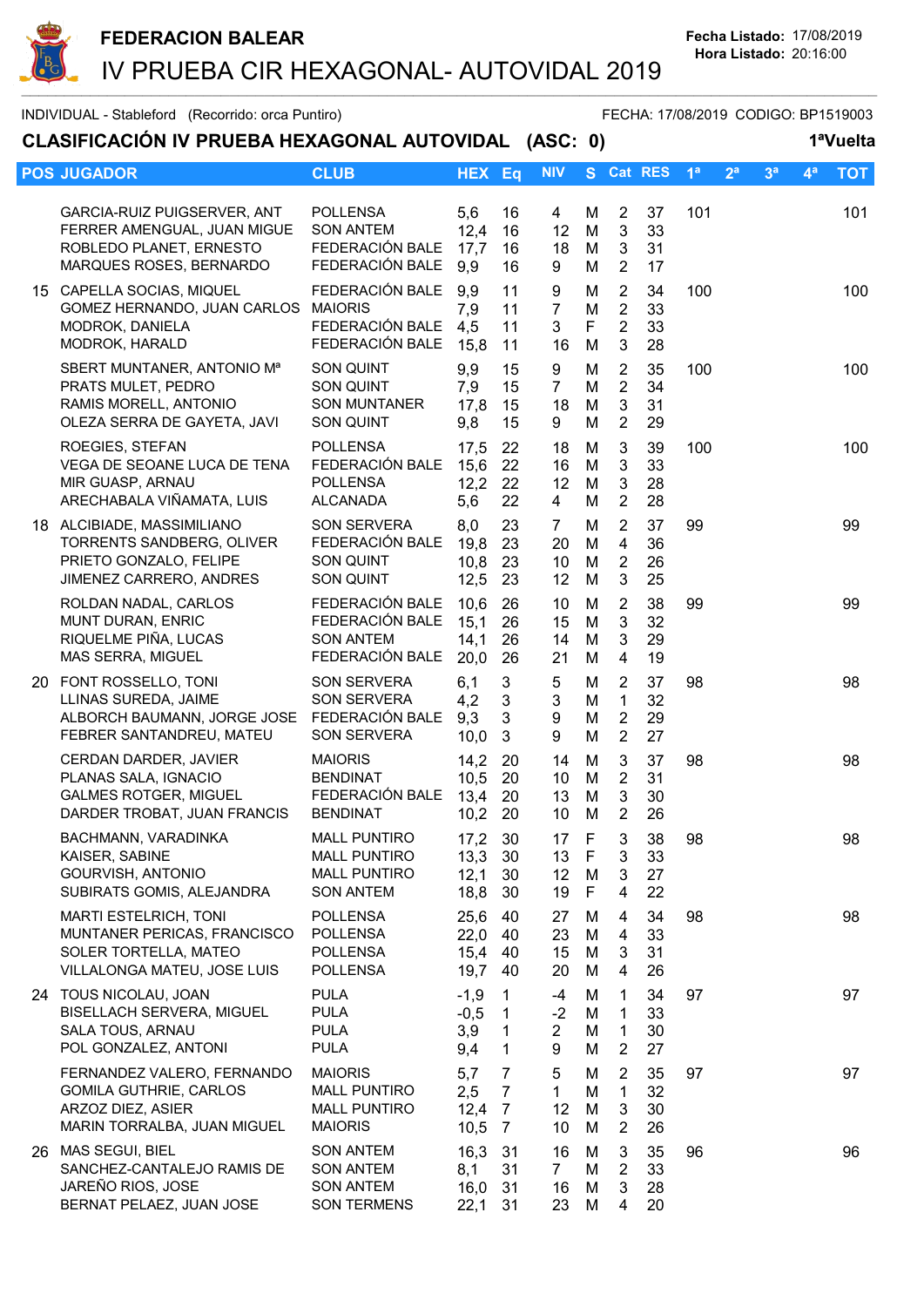

|     | INDIVIDUAL - Stableford (Recorrido: orca Puntiro)                                                                    |                                                                                      |                              |                                             |                                            |                  |                                                                   |                      |                |                |                |                | FECHA: 17/08/2019 CODIGO: BP1519003 |
|-----|----------------------------------------------------------------------------------------------------------------------|--------------------------------------------------------------------------------------|------------------------------|---------------------------------------------|--------------------------------------------|------------------|-------------------------------------------------------------------|----------------------|----------------|----------------|----------------|----------------|-------------------------------------|
|     | CLASIFICACIÓN IV PRUEBA HEXAGONAL AUTOVIDAL (ASC: 0)                                                                 |                                                                                      |                              |                                             |                                            |                  |                                                                   |                      |                |                |                |                | 1ªVuelta                            |
|     | <b>POS JUGADOR</b>                                                                                                   | <b>CLUB</b>                                                                          | <b>HEX Eq</b>                |                                             | <b>NIV</b>                                 |                  |                                                                   | S Cat RES            | 1 <sup>a</sup> | 2 <sup>a</sup> | 3 <sup>a</sup> | 4 <sup>a</sup> | <b>TOT</b>                          |
| 27  | DELGADO BUSTAMANTE, MARC<br>DELGADO SOTO, SALVADOR<br>COLL BARCELO, MARC<br><b>MESTRE RIERA, MARC</b>                | <b>SON MUNTANER</b><br><b>MAIORIS</b><br><b>SON ANTEM</b><br>FEDERACION MADR 10,0    | 7,3<br>8,0<br>8,3            | 8<br>8<br>8<br>8                            | 6<br>$\overline{7}$<br>$\overline{7}$<br>9 | М<br>M<br>M<br>М | $\overline{2}$<br>$2^{\circ}$<br>$\overline{2}$<br>$\overline{2}$ | 34<br>32<br>29<br>17 | 95             |                |                |                | 95                                  |
|     | RIGO SIQUIER, JUAN CARLOS<br>MADRIGAL RODRIGUEZ, GUILLER<br>GONZALEZ REVERTE, ANTONIO<br>TOUS AGUILO, BARTOLOME      | <b>MAIORIS</b><br>FEDERACIÓN BALE<br><b>BENDINAT</b><br><b>PULA</b>                  | 14,9<br>4,4<br>4,9<br>11,0   | 9<br>9<br>9<br>9                            | 15<br>3<br>4<br>10                         | M<br>M<br>М<br>M | 3<br>$\mathbf{1}$<br>$\overline{2}$<br>$\overline{2}$             | 35<br>34<br>26<br>24 | 95             |                |                |                | 95                                  |
|     | MADRID ALONSO, DEMETRIO<br>GARCIA, PASCAL<br>MADRID RODRIGUEZ-ACOSTA, MI<br>NICOLAU OLMOS, JAIME                     | <b>MAIORIS</b><br>SON QUINT<br>FEDERACIÓN BALE<br>SON MUNTANER                       | 25,4<br>18,2<br>27,6<br>5,5  | 38<br>38<br>38<br>38                        | 27<br>19<br>28<br>$\overline{4}$           | M<br>M<br>M<br>M | 4<br>3<br>$\sqrt{5}$<br>2                                         | 33<br>32<br>30<br>28 | 95             |                |                |                | 95                                  |
| 30  | PONS CORRO, PERE ANTONI<br>PULIDO DEL MORAL, JOSE MANU<br>PULIDO DEL MORAL, JUAN LUIS<br>PEREZ-HERNANDEZ EGART, RAIM | <b>POLLENSA</b><br><b>POLLENSA</b><br><b>POLLENSA</b><br><b>POLLENSA</b>             | 4,2<br>4,3<br>9,8<br>9,5     | $\sqrt{5}$<br>$\sqrt{5}$<br>$\sqrt{5}$<br>5 | 3<br>3<br>9<br>9                           | M<br>M<br>M<br>M | $\mathbf{1}$<br>$\mathbf{1}$<br>$\overline{2}$<br>$\overline{2}$  | 34<br>33<br>26<br>26 | 93             |                |                |                | 93                                  |
|     | GARRIDO MAYOL, ALEJANDRO<br>DEYA SERRA, MIGUEL MARIA<br>ROMO PEREZ, FRANCISCO<br>SUAREZ RIESCO, DIONISIO             | FEDERACIÓN BALE<br><b>MAIORIS</b><br><b>MALL PUNTIRO</b><br><b>MALL PUNTIRO</b>      | 5,1<br>12,4<br>4,4<br>15,4   | 10<br>10<br>10<br>10                        | 4<br>12<br>3<br>15                         | M<br>M<br>M<br>M | $\overline{2}$<br>3<br>$\mathbf{1}$<br>3                          | 34<br>30<br>29<br>28 | 93             |                |                |                | 93                                  |
|     | PAWEL, JENS<br><b>SCHMITZ, GUENTER</b><br>DUETEMEYER, WILHELM<br>HOELLGER, ROLF WERNER                               | <b>ANDRATX</b><br>ANDRATX<br>ANDRATX<br><b>ANDRATX</b>                               | 12,8<br>15,0<br>15,2<br>16,9 | 27<br>27<br>27<br>27                        | 12<br>15<br>15<br>17                       | M<br>M<br>M<br>M | 3<br>3<br>3<br>3                                                  | 32<br>31<br>30<br>22 | 93             |                |                |                | 93                                  |
|     | 33 VIDAL PANISA, JAIME<br>PONS CLADERA, GUILLERMO<br>GONZALEZ AGUILAR, YAGO<br>MAS NOGUERA, PEDRO                    | <b>SON ANTEM</b><br><b>POLLENSA</b><br><b>SON ANTEM</b><br><b>POLLENSA</b>           | 12,9<br>11,0<br>6,5<br>10,7  | 13<br>13<br>13<br>13                        | 13<br>10<br>5 <sup>5</sup><br>10           | M<br>M<br>M<br>M | 3<br>$\overline{2}$<br>$\overline{2}$<br>$\overline{2}$           | 32<br>30<br>29<br>25 | 91             |                |                |                | 91                                  |
| 34  | TORNER JOHANSSON, SACHA<br>RIUTORT ROSSELLO, IGNACIO<br>MARQUES SERRA, JOSE LUIS<br>POMAR BARRER, JOSE FRANCISC      | FEDERACIÓN BALE<br><b>POLLENSA</b><br><b>SON VIDA</b><br><b>MAIORIS</b>              | 8,8<br>6,8<br>10,7<br>11,9   | 12<br>12<br>12<br>12                        | 8<br>6<br>10<br>11                         | M<br>M<br>M<br>M | $\overline{2}$<br>$\overline{2}$<br>2<br>3                        | 32<br>32<br>26<br>23 | 90             |                |                |                | 90                                  |
|     | FERRER MOTOS, ENRIQUE<br>STEIN, ANDRE<br>VENTURA WARNCKE, MARIBEL<br>CANALS GARCIA, JOSEP                            | FEDERACIÓN BALE<br><b>SON ANTEM</b><br><b>POLLENSA</b><br><b>POLLENSA</b>            | 21,4<br>9,2<br>21,3<br>17,5  | 36<br>36<br>36<br>36                        | 22<br>8<br>21<br>18                        | M<br>M<br>F<br>M | 4<br>$\overline{2}$<br>4<br>3                                     | 34<br>30<br>26<br>24 | 90             |                |                |                | 90                                  |
|     | 36 PALMER HENRY, JONATHAN<br>LOPEZ LOPEZ, FRANCISCO JOSE<br>PALMER HENRY, LLORENÇ<br>CAMPINS CRESPI, JUAN            | SON VIDA<br><b>ANDRATX</b><br><b>SON MUNTANER</b><br>FEDERACIÓN BALE                 | 4,5<br>12,1<br>25,6<br>18,6  | 28<br>28<br>28<br>28                        | 3<br>12<br>27<br>19                        | M<br>M<br>M<br>M | $\overline{2}$<br>3<br>$\overline{4}$<br>4                        | 37<br>26<br>26<br>22 | 89             |                |                |                | 89                                  |
| 37  | MOLERO GARCIA, JOSE LUIS<br>GARCIA ALVAREZ, ALEXANDER<br>AGUILO BOSCH, RAMON<br>JIMENEZ RODRIGUEZ, MIGUEL A          | <b>MAIORIS</b><br>FEDERACIÓN BALE<br><b>MAIORIS</b><br><b>MAIORIS</b>                | 12,3<br>10,0<br>13,5<br>18,9 | 24<br>24<br>24<br>24                        | 12<br>9<br>13<br>19                        | M<br>M<br>M<br>M | 3<br>$\overline{2}$<br>3<br>4                                     | 31<br>29<br>28<br>28 | 88             |                |                |                | 88                                  |
|     | 38 BIBILONI ROTGER, JOSE<br>ROJANO FERNANDEZ, PEDRO<br>FEIJOO NOVOA, MIGUEL ANGEL<br>MAS ADROVER, JOAN M.            | <b>SON TERMENS</b><br><b>SON TERMENS</b><br><b>SON TERMENS</b><br><b>SON TERMENS</b> | 21,2<br>9,9<br>12,8<br>17,1  | 29<br>29<br>29<br>29                        | 22<br>9<br>12<br>17                        | M<br>M<br>M<br>M | $\overline{4}$<br>$\overline{2}$<br>$\mathbf{3}$<br>3             | 32<br>29<br>25<br>20 | 86             |                |                |                | 86                                  |
| 39. | LAUKKA, ARI<br>HORTIAN, GERO<br>SHEEHAN, DENNIS JOHN<br>BORTOLOTTI, STEFANO                                          | SON SERVERA<br>SON SERVERA<br><b>SON SERVERA</b><br>SON SERVERA                      | 18,1<br>12,6<br>18,8<br>16,6 | 33<br>33<br>33<br>33                        | 18<br>$12 \overline{ }$<br>19<br>17        | M<br>M<br>M<br>M | 3<br>3<br>4<br>3                                                  | 32<br>28<br>25<br>21 | 85             |                |                |                | 85                                  |